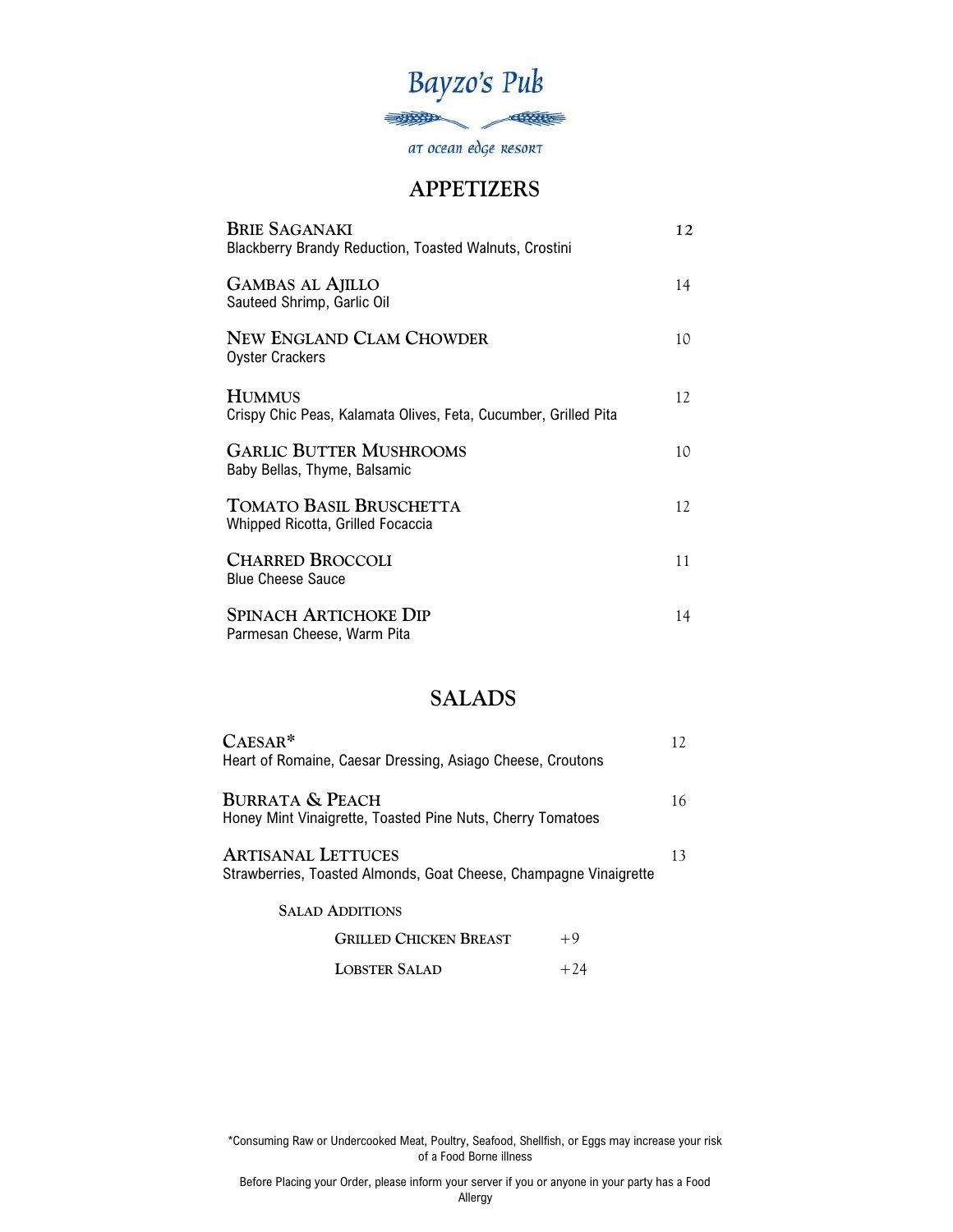

at ocean edge Resort

# **ENTRÉES**

| <b>CRANBERRY BBQ CHICKEN</b><br>Mac-n-Cheese, Grilled Vegetables                                                | 28 |
|-----------------------------------------------------------------------------------------------------------------|----|
| FISH 'N CHIPS<br>Local Craft Beer Batter, Haddock, French Fries, Slaw,<br>Tartar Sauce                          | 28 |
| <b>GREEN GODDESS ZUCCHINI</b><br>Grilled Zucchini, Spaghetti, Grated Parmesan, Charred Green Onion              | 26 |
| <b>BAKED CAPE COD</b><br>Cod Loin, Little Neck Clams, Lobster Broth, Chorizo, Tomatoes,<br><b>Baby Potatoes</b> | 29 |
| <b>LOBSTER ROLL</b><br>Buttered New England Style Roll, French Fries                                            | 38 |
| SIRLOIN STEAK*<br>Pub Steak Sauce, Mushroom Ragout, Mashed Potatoes, Haricot Vert                               | 38 |
| <b>GRILLED SWORDFISH</b><br>Sun-Dried Tomato Chimichurri, Golden Potato Hash, Grilled Zucchini                  | 34 |
| PUB BURGER*<br>Cheddar Cheese, Bacon, Lettuce, Tomato, Pickle,<br>Brioche Bun, French Fries                     | 18 |

#### **DESSERT**

| <b>CHEESECAKE</b><br>Seasonal Berries, Mint                       | 10 |
|-------------------------------------------------------------------|----|
| <b>CRÈME BRULEE</b><br>Lavender Scented, Blackberries             | 10 |
| <b>FLOURLESS CHOCOLATE CAKE</b><br>Raspberry Puree, Whipped Cream | 12 |
| <b>LEMON CURD TART</b><br><b>Blueberry Compote</b>                | 12 |
| <b>ICE CREAM</b><br>Chocolate, Vanilla, or Campfire S'mores       | 9  |
| <b>GELATO</b><br><b>Blood Orange Raspberry</b>                    | 9  |

\*Consuming Raw or Undercooked Meat, Poultry, Seafood, Shellfish, or Eggs may increase your risk of a Food Borne illness

Before Placing your Order, please inform your server if you or anyone in your party has a Food Allergy